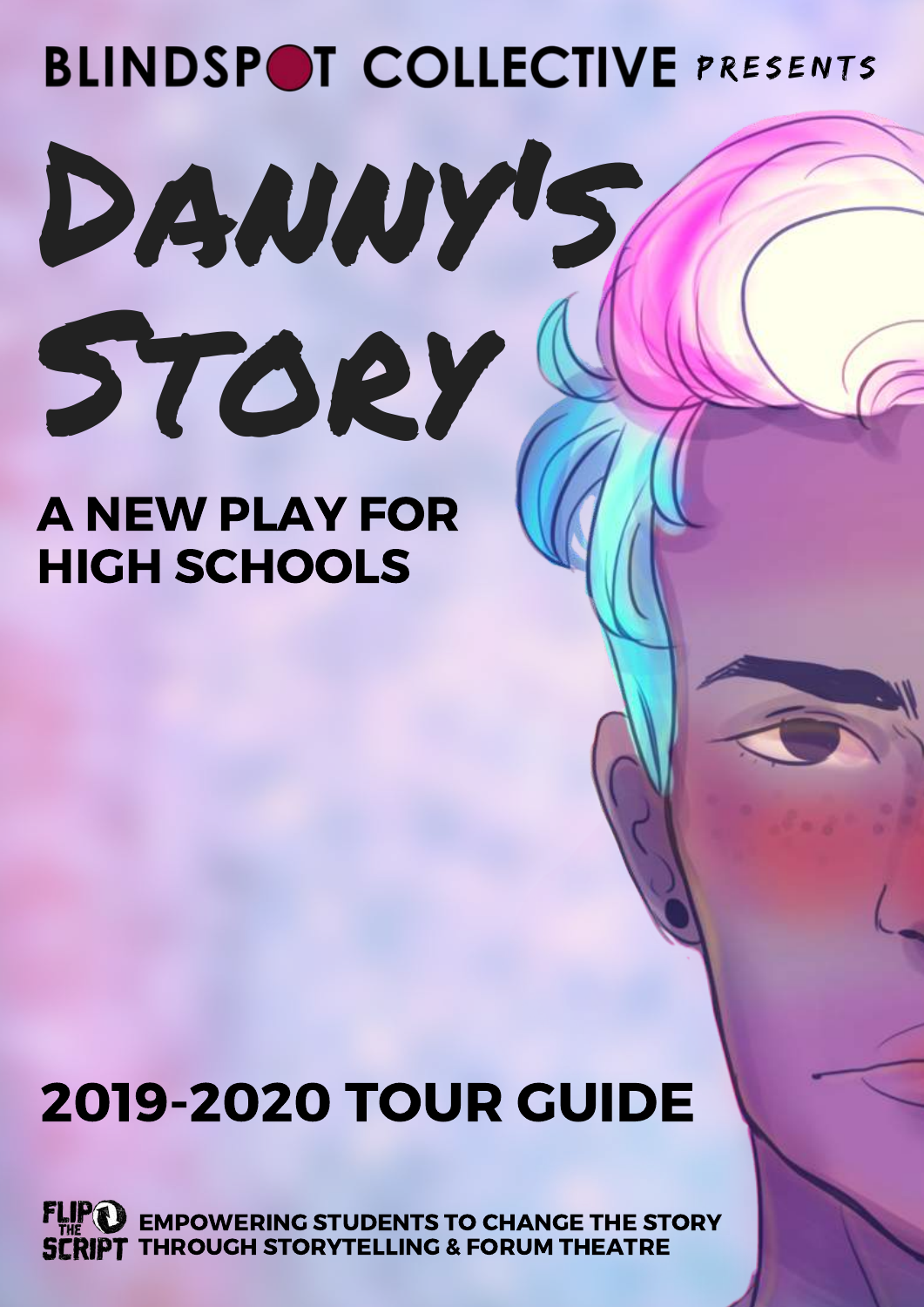# DANNY'S STORY

A new play for student audiences created to empower young people to act on behalf of themselves or their peers when they experience injustice.

#### ABOUT THE SHOW

Danny's Story was developed in 2018 by Blindspot Collective in collaboration with local LGBTQ+ youth. The pilot tour reached students from 10 schools in partnership with Diversionary Theatre, San Diego Unified School District, and the Office of Youth Advocacy (SDUUSD).

Danny is a transgender high schooler who makes the brave decision to pursue their true identity. With music and storytelling, audiences witness his coming of age, as Danny moves to a new school in search of belonging. Along that journey of self-discovery, audiences meet Danny's family, teachers, friends, and classmates -- who are forced to face their own assumptions and bias. Designed to allow high school youth and their communities to consider the complexities of transphobia, Danny's Story initially ends in disaster before audiences embark on an empowering journey to alter the outcomes of the play itself.

The show is based on Augusto Boal's model of Forum Theater. A genre of performance rarely seen in San Diego, Forum Theater was developed so that audiences might explore tangible ways to change the world in which we live. During the show, audiences are challenged to find new ways of supporting and empowering the central characters, encouraging young people to act on behalf of themselves or their peers when they experience injustice. This timely and ultimately hopeful play offers communities an opportunity to navigate this difficult but important conversation during a time of increasing visibility and vulnerability.

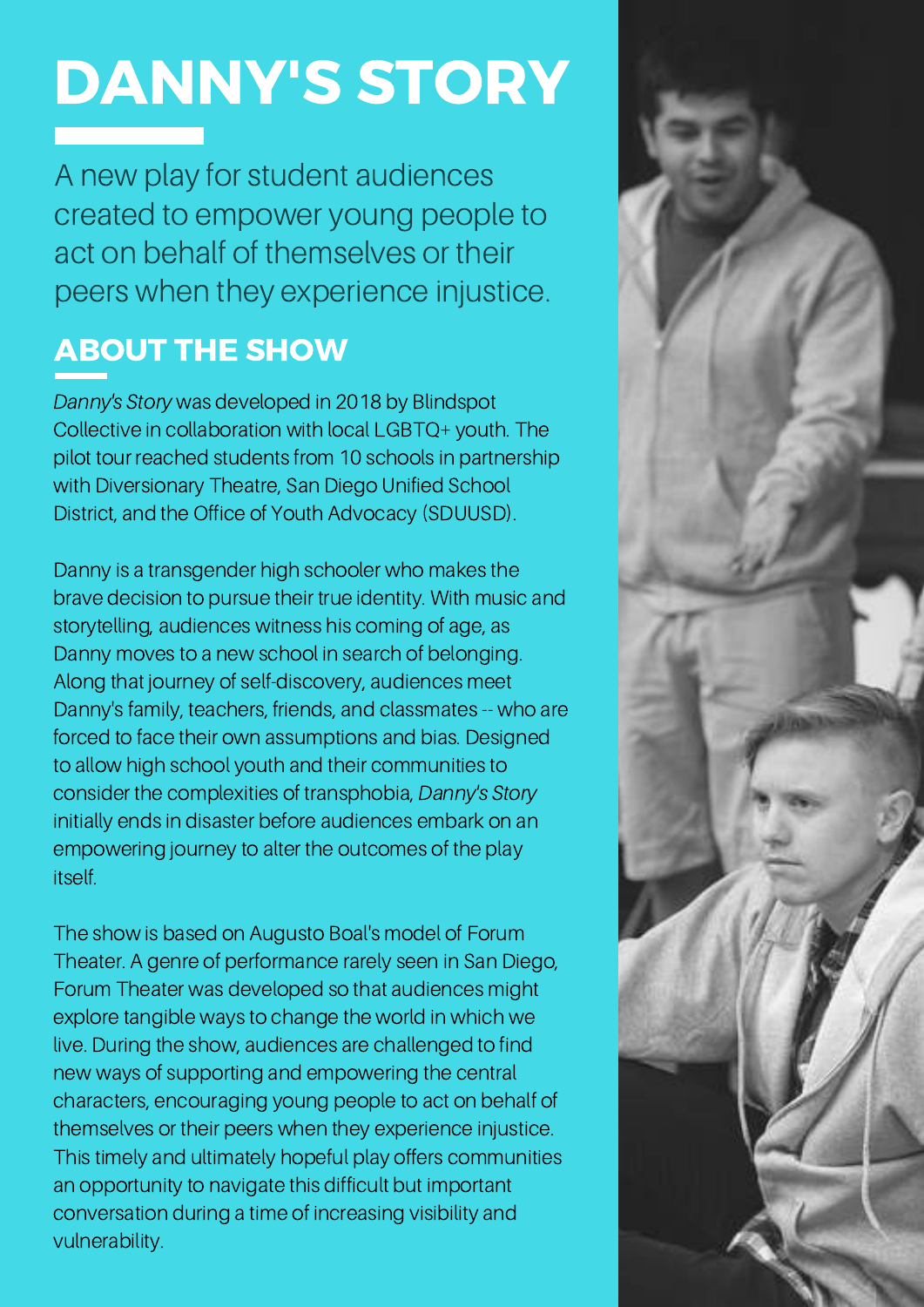

# COMMUNITY TOUR

To book a school or community performance of Danny's Story in Winter 2019-20, please use the form on the last page of this document or email us at education@blindspotcollective.org.

#### PERFORMANCE DETAILS

The program runs about 90 minutes and is best suited for high school students because of its mature subject matter. Due to the interactive nature of the show, the ideal capacity for a school or community performance is 100-150 people.

The program includes a pre-show workshop facilitated by professional teaching artists exploring the form and content of the production. Additionally, Study Guides will be provided with pre- and post-show classroom activities that encourage dialogue and self-expression. A Resource Guide will also be provided for students or families who wish to learn more.

The cost of a single performance is \$1,000. A second performance on the same day and at the same site is \$850. If that cost is a hardship for your school or community, please contact us to learn about other funding opportunities.

#### AUDIENCE RESPONSE

"I feel like I learned a lot about the LGBTQ+ community and I'm glad that I understand it more." -- 10th grade student

"I appreciated the confidence it gave for people going through the same situations to take action and deal with their problems." -- 11th grade student

"The way they showed that you have the power to change a situation for better was really powerful." -- 12th grade student

"A powerful piece of interactive theatre that aims to start conversations, expand minds and shed light on issues that many high schooler's face. We need this creative spring board to encourage students to more than just passive bystanders." -- Teacher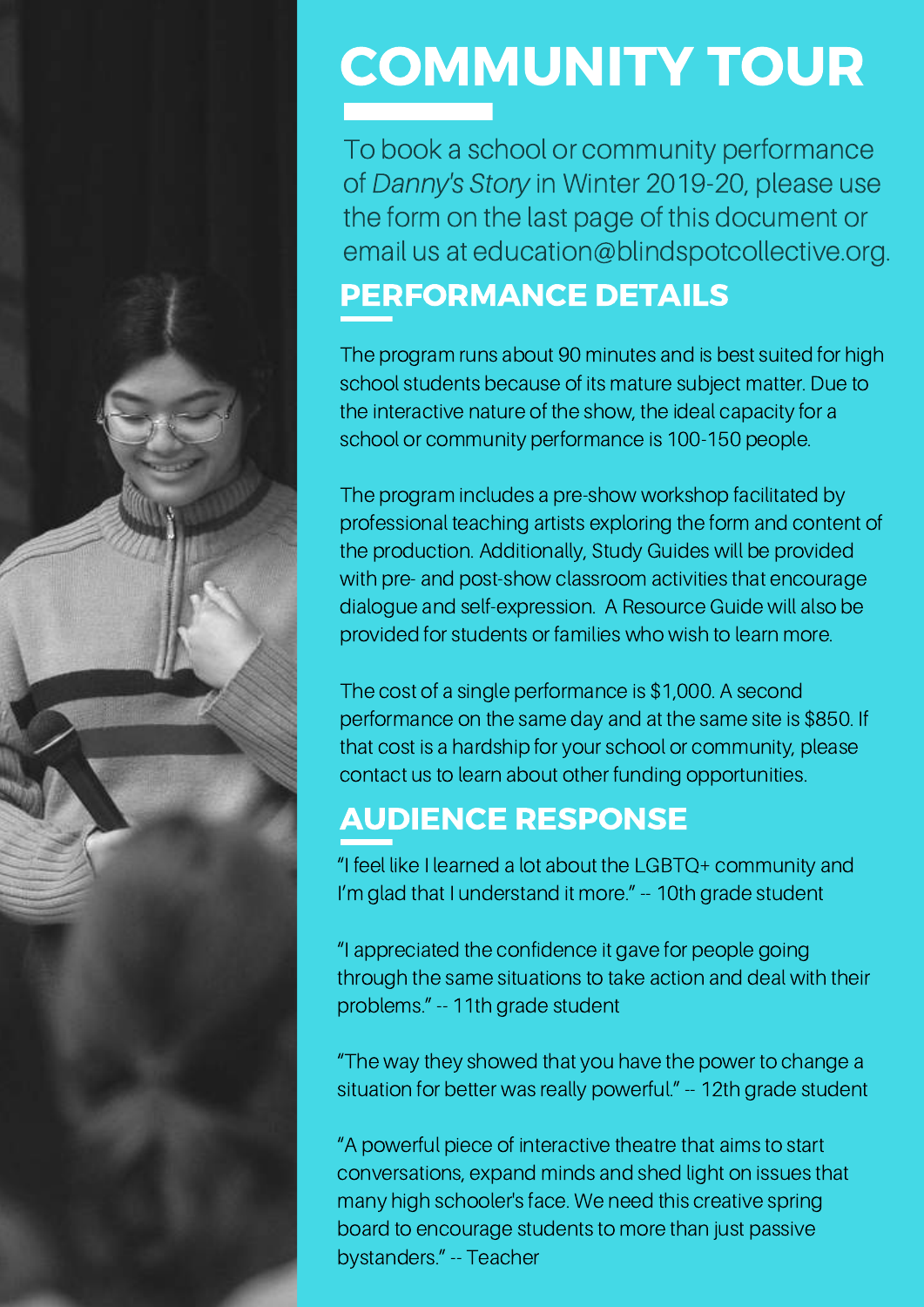#### VENUE REQUIREMENTS

To ensure the success of program logistics as well as maximum student accessibility and engagement, the following set-up is suggested:

- An auditorium or large classroom space with a minimum of 10 chairs to use during performance
- An audience not to exceed 150 people
- The stage or presentational space should be accessible and proximal to the audience space
- The presenters and actors should perform at the same level as the audience, or from a low platform (a foot off the ground), with stage dimensions of at least 20 x 12 feet
- A sound system
- 1 wireless or handheld microphone (depending on the size and acoustics of the room)
- Movable chairs are ideal so that we may adjust the space as needed; but in row seating there should be aisles and adequate space for movement due to the interactive nature of the performance

#### ADDITIONAL INFORMATION

- Due to the sensitive subject matter and interactive nature of the performances, the school staff should actively support classroom control throughout the performance
- We strongly recommend that school counseling staff be present to support students
- Classroom teachers must be present with their class when attending the performance
- An additional adult per class, such as a parent or volunteer, is highly recommended
- Students will be encouraged to participate by coming onstage with the actors
- A Study Guide with pre- and post-show discussion questions and activities will be provided.
- A resource guide for students and community members will also be provided
- If booking a school performance, pre-show workshop with a teaching artist is included

For more information, visit www.blindspotcollective.org/dannys-story or contact us directly at education@blindspotcollective.org.